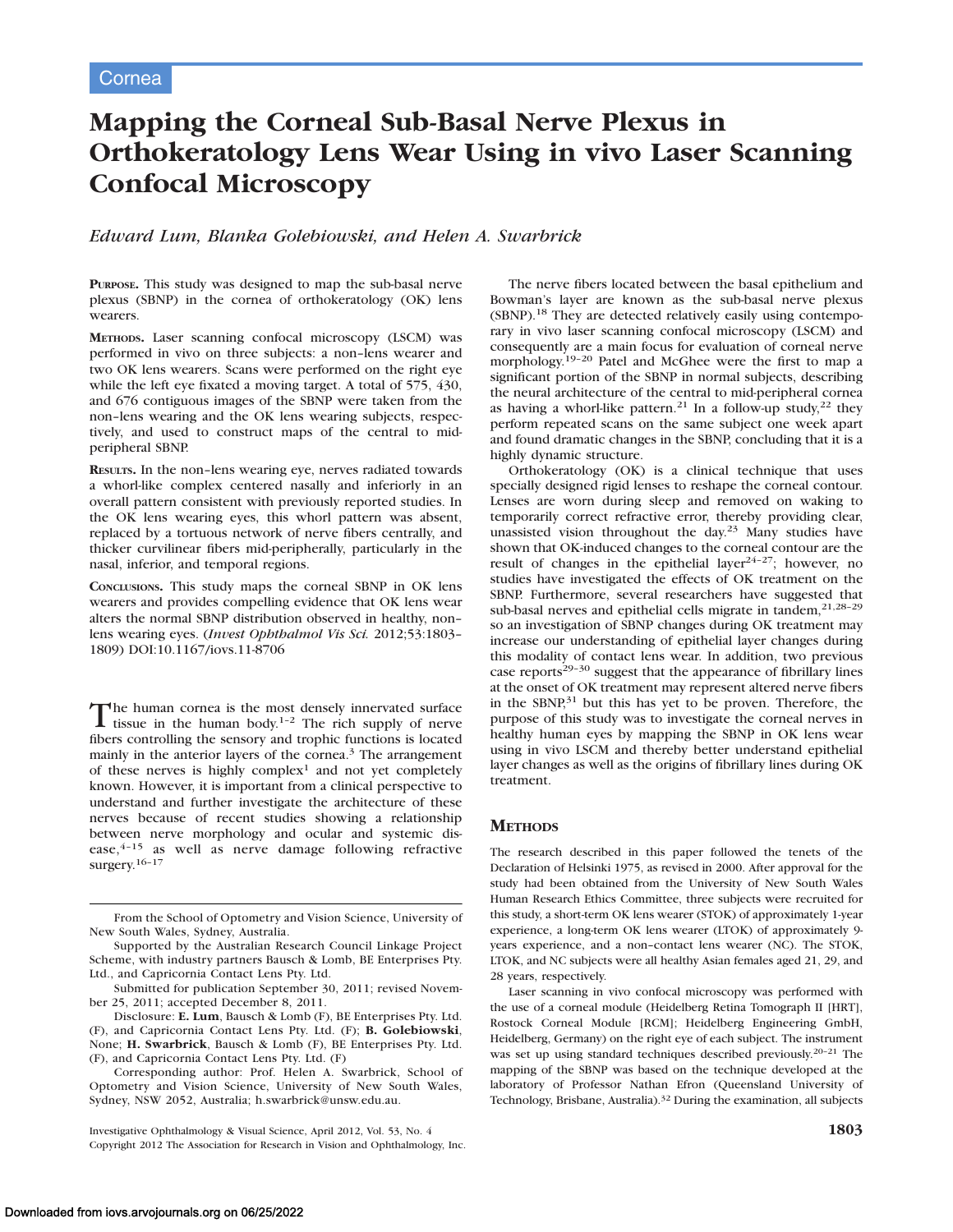were asked to fixate on an LCD screen that displayed a meandering white spot on a black background. This spot followed a motion path tracing out a line pattern as illustrated in Figure 1a. The overall dimensions of the line pattern on the screen were 11 cm  $\times$  13 cm (height  $[h] \times$  width  $[w]$ ). This screen was positioned at 70 cm perpendicular to the contralateral eye and corresponded to a scan area of approximately 2.5 mm  $\times$  3 mm (h  $\times$  w) on the corneal surface (Fig. 1b). All subjects were emmetropic during the examinations and hence could clearly see the fixation spot with the contralateral eye. The HRT RCM was set on ''sequence mode'' to scan several sets of 100 highquality contiguous images of the SBNP, taking approximately 40 seconds to capture each set of images. The position of the RCM probe was adjusted between each set of scans in order to target different areas of the cornea. Nine, 18, and 22 sets of scans were taken over 3, 5, and 7 visits for the NC, STOK, and LTOK subjects, respectively. Each visit lasted approximately 20 minutes, with a total confocal exposure time of less than 10 minutes. Hence, the subjects and operator did not exceed the manufacturer's imposed limit of 50 minutes of total exposure to the HRT laser at any single visit.

The scanned images for each subject were arranged into a widefield montage using Photoshop Elements 9 (Adobe Systems Inc., San Jose, CA). Some images required brightness correction before inclusion into the montage. Any blurred or duplicate images were discarded. A



FIGURE 1. Fixation target (meandering white dot) and line pattern followed by contralateral eye during a single ''sequence mode'' scan of the sub-basal nerve plexus (A). Setup of subject and LCD screen at 70 cm perpendicular to fixating eye (B). The LCD screen displayed the moving fixation target for the contralateral eye.

TABLE 1. Measured Lens Parameters of OK Lenses Worn by Subjects

| Parameter                | <b>Short-Term</b><br>Wearer | Long-Term<br>Wearer |
|--------------------------|-----------------------------|---------------------|
| Lens diameter (mm)       | 11.0                        | 10.6                |
| Optic zone diameter (mm) | 6.00                        | 5.75                |
| Base curve (mm)          | 8.97                        | 8.30                |
| Back vertex power (D)    | $+0.75$                     | $+0.50$             |

total of 575, 430, and 676 images were acquired for the NC, STOK, and LTOK subjects, respectively. All nerves on the montage were then manually traced on a Wacom Graphics Tablet (Wacom Co., Saitama, Japan) using a grip pen to outline the overall pattern of the nerve map. The overall dimensions (h and w) of the final montage were calculated using Image-Pro Analyser 7.0 (Media Cybernetics Inc., Bethesda, MD).

There were no adverse effects following any examination session other than slight distance vision blur lasting approximately 5 minutes in the NC and LTOK subjects. This was due to temporary distortion of the corneal surface by the instrument probe. A Fischer-Schweitzer mosaic was also seen in the same subjects following the scan and persisted for approximately the same period as the blurred vision.

The OK lens wearing subjects wore standard reverse geometry lenses. The parameters of the lenses were measured using standard lens metrology techniques, and these details are described in Table 1. A computerized corneal topography map was taken of each OK subjects' right eye using a Medmont E-300 corneal topographer (Medmont Pty. Ltd., Melbourne, Australia) to describe the profile of the cornea. Standard digital slit-lamp photography was used to record the presence of fibrillary lines in the corneal mid-periphery.

## **RESULTS**

Two-dimensional maps of the SBNP were reconstructed from the scanned images (Figs. 2a–c) and were approximately 6.4  $mm \times 6.7$  mm, 5.8 mm  $\times$  7.2 mm, and 6.8 mm  $\times$  8.5 mm (h  $\times$ w) in dimension for the NC, STOK, and LTOK eyes, respectively. In the non–lens wearing eye, nerves converged radially from the outer edges of the map towards a clockwise whorl-like complex, centered inferior-nasally approximately 1 mm below the corneal center. The tracing of the nerves in Figure 3a shows this pattern more clearly. In the OK lens wearing eyes, the whorl-like complex was absent, replaced by a tortuous network of less dense and fewer interconnected nerve fibers centrally, and curvilinear fibers mid-peripherally, particularly in the nasal, inferior, and temporal regions, shown more clearly in the nerve tracing in Figures 3b and 3c. These curvilinear nerves in the mid-periphery were located approximately 2.5 to 3 mm from the center of the cornea and were thicker than the surrounding nerves in the LTOK eye. There appeared to be a reduction in the density of nerve fibers in the central region of the map and an increase in density in the midperiphery in both OK subjects compared with the non–lens wearing eye.

Figure 4 shows the nerve tracings of the SBNP from the OK subjects superimposed (to scale) upon computerized corneal topography maps of the same eye. The areas of reduced nerve fiber density over the central cornea corresponded with the area of relative corneal flattening on the topography maps. The curvilinear nerves in the mid-periphery arcing beneath the central corneal zone appeared to coincide with the outer edges of the area of relative corneal flattening, as well as the midperipheral areas of relatively no change and slight steepening in corneal curvature.

Fibrillary lines following a curvilinear pattern were observed in the mid-periphery of the nasal, inferior, and temporal cornea of the LTOK eye using slit-lamp biomicroscopy.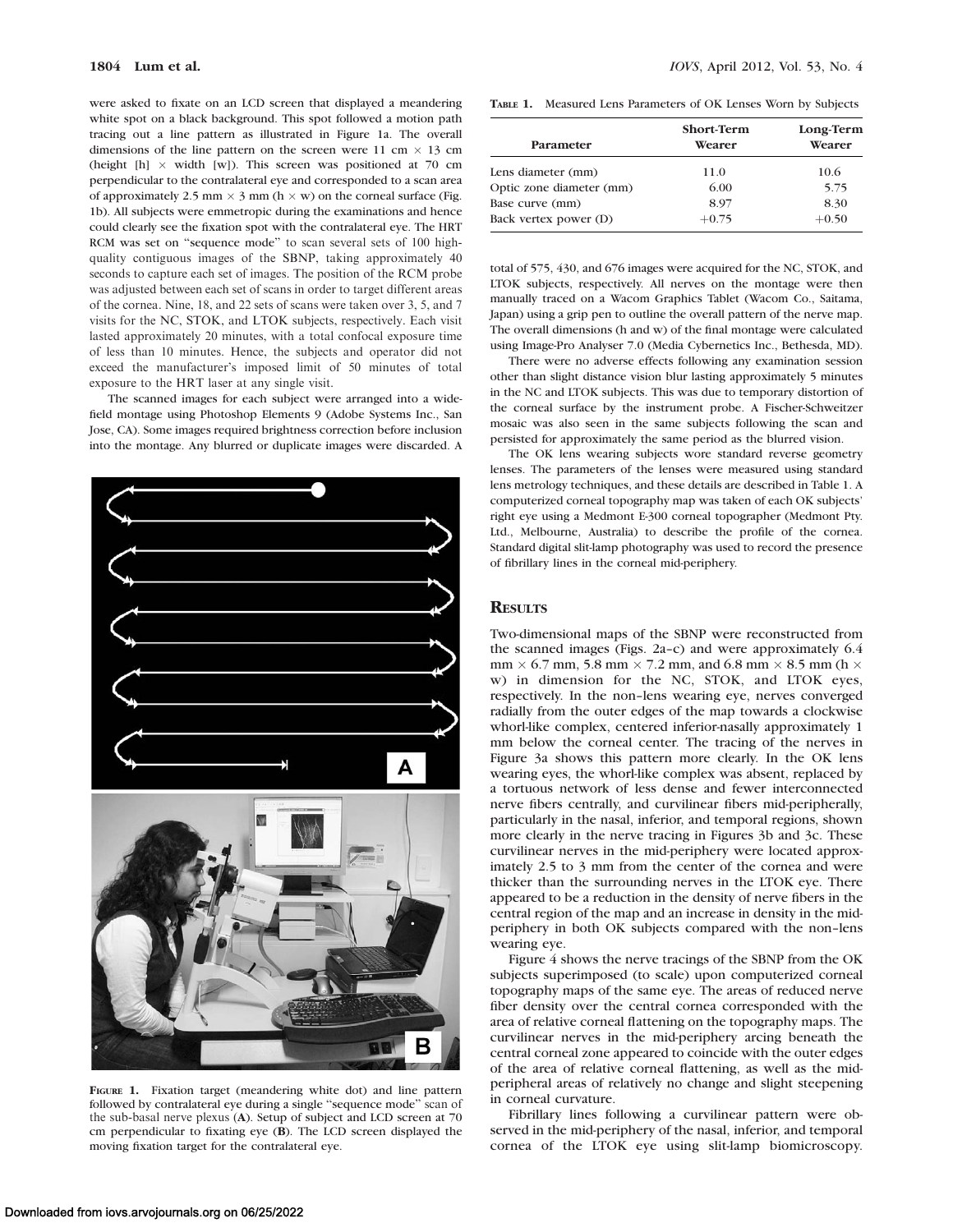

FIGURE 2. Two-dimensional maps of the sub-basal nerve plexus reconstructed from 575 scanned images of the non–contact lens wearing eye (A), 430 scanned images of a short-term OK lens wearing eye (B), and 676 scanned images of a long-term OK lens wearing eye  $(C)$ . Bar = 1 mm.

FIGURE 3. Nerve tracings of the sub-basal nerve plexus map from a non–contact lens wearing eye (A), short-term (B) and long-term (C) OK lens wearing eye. Bar  $= 1$  mm.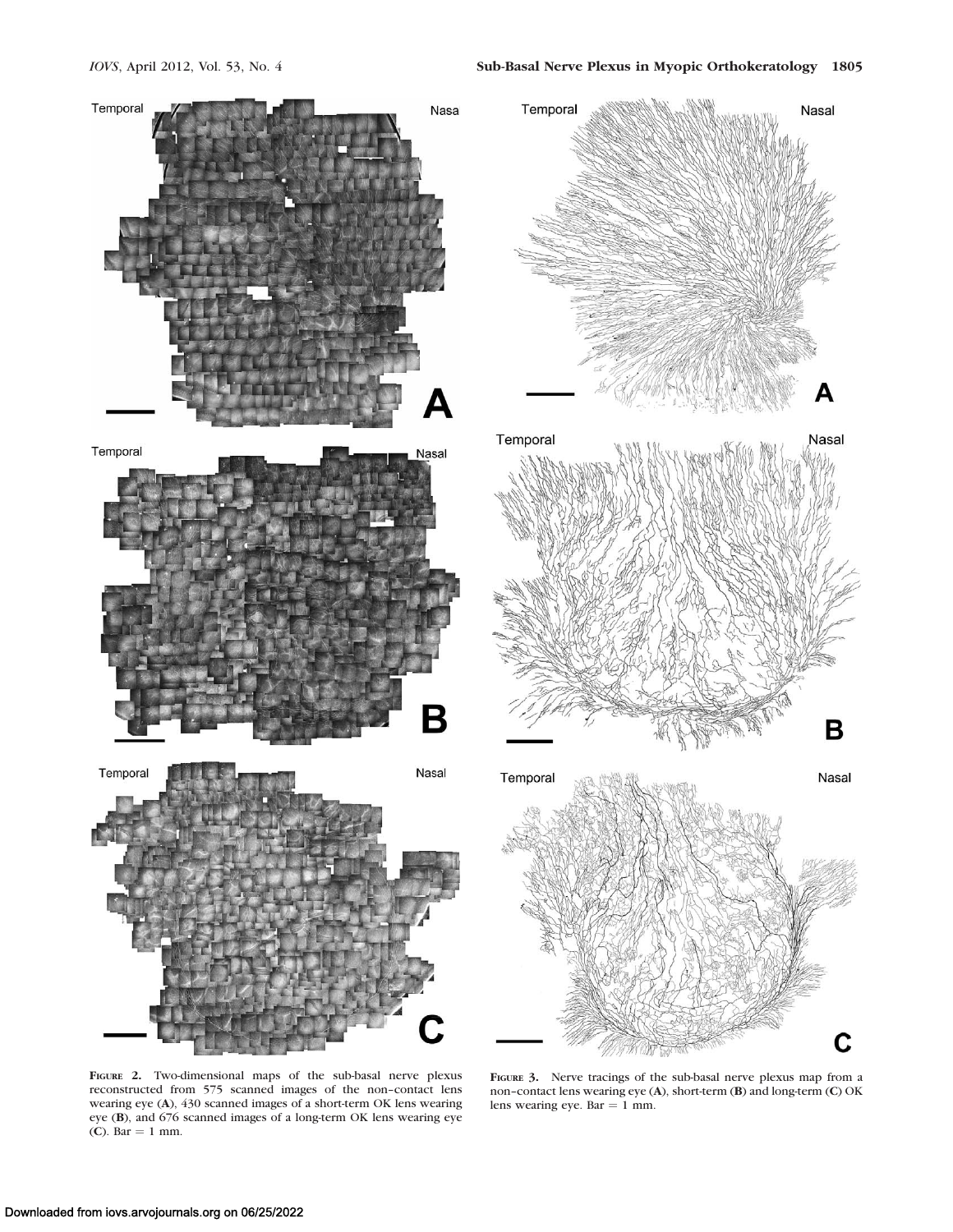

FIGURE 4. Nerve tracing of the SBNP superimposed upon a computerized corneal topography map (tangential power) in the same eye of a short-term (A) and long-term (B) OK lens wearing subject.

Photographic images of these lines from the nasal region are shown in Figures 5a and 5b. The pattern of these lines closely matches the scanned nerves from the SBNP in the same region as shown in Figure 5c. There were no such lines observed in the NC or STOK eyes.

## **DISCUSSION**

Although this study only reported the appearance of the SBNP in two OK subjects, the obvious differences between the nerve map for a non–lens wearer compared with the OK lens wearers provide compelling evidence that overnight OK lens wear alters the normal nerve pattern observed in healthy, non–lens wearing eyes.

This study also supports previous suggestions $29-31$  that the appearance of fibrillary lines during OK treatment are altered nerve fibers in the SBNP. This is seen in the matched patterns between the fibrillary lines observed using slit-lamp biomicroscopy with those of the thick, curvilinear nerves in the midperipheral SBNP using LSCM in the LTOK subject (Fig. 5). Alterations in the thickness of these nerves may have made

visible the fibers that are normally invisible using slit-lamp biomicroscopy. This suggestion is further supported by the absence of fibrillary lines in the STOK subject, where the thickness of mid-peripheral, curvilinear nerves appeared equal to surrounding nerves.

The mechanism underlying these OK-induced alterations in the nerve map is unknown. We speculate that the forces exerted by the OK lens during eye closure to produce corneal profile change<sup>33</sup> are somehow responsible for the reorganization of the SBNP. This is supported by our nerve/topography map overlays (Fig. 4), which illustrated how the apparent reduction in nerve fiber density centrally coincided with the area of relative corneal flattening, thereby suggesting that the positive force or pressure exerted by the OK lens on the corneal surface may have been responsible for the reduction in nerve density. In addition, the apparent increase in nerve fiber density and thickness mid-peripherally occurred in an area of no profile change or slight corneal steepening, suggesting this region of neutral or negative pressure under the OK lens, otherwise known as the return zone area, may have played a role in the increase in nerve density. Furthermore, the curvilinear mid-peripheral nerves appear to follow a similar curvature as the return zone area, suggesting that pressure from the lens has manipulated the orientation of these nerves. Therefore, the unique balance of positive, neutral, and negative pressures exerted by an OK lens during overnight wear is possibly the cause for the distinctive pattern seen in the SBNP of the OK lens wearers.

The cause of the apparent increase in nerve fiber thickness in the mid-periphery of the LTOK subject is unknown. Many studies have reported the enlargement of corneal nerves in eye diseases, with some investigators suggesting that increases in the myelination of nerves contributes to their enlargement and consequently thickening.<sup>34</sup> However, Patel and McGhee reported that illumination intensity of the HRT confocal microscope affects the apparent thickness of corneal nerves, particularly as they approach the limits of resolution.<sup>35</sup> In this study, the illumination intensity was constantly set on automatic mode. Consequently, if the background of a single scan appeared underexposed to the instrument, an automatic increase in the illumination intensity occurred, thereby potentially increasing the apparent thickness of the nerve fibers. Hence, the thickness change may be an artifact created by the LSCM. Alternatively, these thicker curvilinear nerves may represent compressed bundles of separate nerve fibers running closely together rather than an actual thickening of a single fiber. This is suggested in Figures 3c and 5c, where nerve fibers from the periphery appear to converge to create a single line, which becomes large enough to be resolved using slitlamp biomicroscopy. Thus, fibrillary lines may well be a compressed bundle of separate nerves running very closely together.

In this study, a clockwise whorl-like nerve pattern was observed in the non–lens wearer's map, which is consistent with the findings from previous reports using a similar in vivo mapping technique in normal subjects, $z<sup>21</sup>$  and ex vivo microphotography techniques on normal cadaver eyes.36–37 Given that several researchers have suggested nerves and cells migrate in tandem in healthy human corneas,  $21,28-29$  this nerve pattern suggests that in a normal eye cells migrate centripetally towards the inferior-central cornea. The whorl-like pattern, however, was absent in the OK lens wearers' maps, replaced by a tortuous network of nerves centrally, and a curvilinear pattern of nerves mid-peripherally, suggesting a disruption to the normal nerve and epithelial cell migration pattern. Hence, we speculate that the corneal contour changes occurring during OK treatment may not only be the result of epithelial thickness change but also a redistribution of epithelial cells.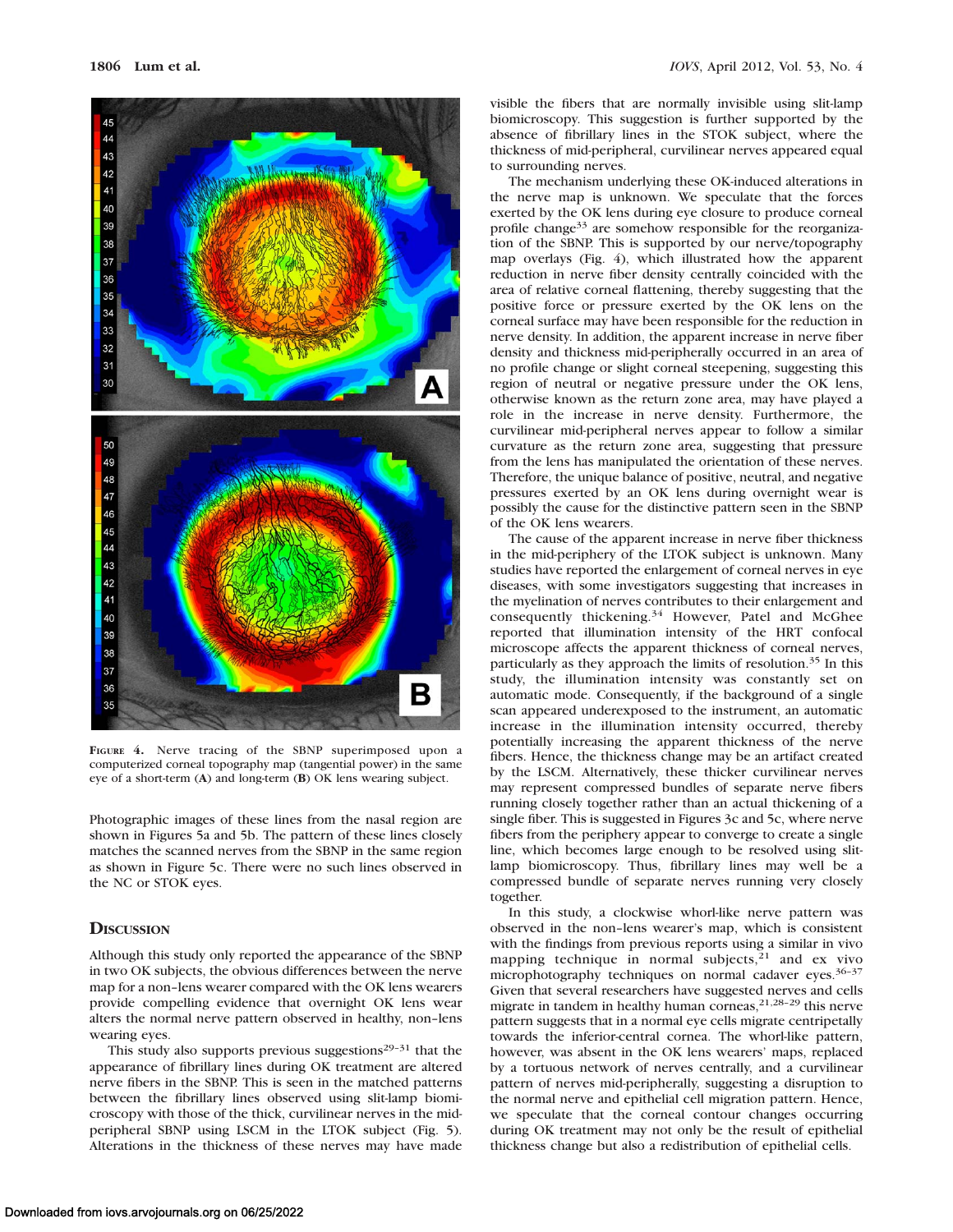

FIGURE 5. Fibrillary lines (arrows) in the nasal mid-periphery of a long-term OK lens wearer (A, B), and the corresponding map of the SBNP from the same subject (C).

The nerve map pattern observed in the OK lens wearing subjects shows some similarity to the maps described by Patel and McGhee<sup>8</sup> in keratoconic corneas using the same in vivo LSCM technique. In their study, a similar reduction in nerve density is observed centrally. Patel and McGhee also observe nerve fiber bundles following a curvilinear pattern at the base of the cone, similar to what is seen in the mid-periphery of our OK subjects. However, keratoconus is a degenerative eye disease that results in an irregular corneal profile and is accompanied by other nerve morphology changes, which were not observed in the current study. In addition, changes due to keratoconus are permanent, whereas the corneal profile changes in OK are known to be reversible. Since the corneal profile returns to its original shape on cessation of lens wear,<sup>38</sup> we speculate that changes to the SBNP during OK treatment may likewise revert to the normal pattern when treatment ceases. This requires further investigation.

There are three possible mechanisms underlying the apparent reduction in central nerve density and interconnections in the OK lens wearers: diversion of nerves from their usual trajectory, increased distance between nerves, or a loss of nerves, such as occurs in ocular disease. $4-14$  First, from the nerve map, it appears that the paths of the nerves that originate from the outer limits were diverted from their normal trajectory, towards a new path within the mid-periphery. Hence, the nerves normally seen in the center appear to have been redistributed towards the mid-periphery. Second, the reshaping of the corneal profile causes compression of the epithelial cells centrally,  $24.27$  thereby increasing the en face surface area of each cell. Since fibers in the SBNP are thought to mainly run between neighboring epithelial cells,<sup>18</sup> the flattening of cells may increase the separation of nerves, thereby giving the impression of reduced nerve density. Third, the reduction in the nerve density centrally may be the result of nerve loss, which should have implications for the sensitivity of the cornea, particularly in relation to its regional variations. Hiraoka et al.<sup>39</sup> found an overall reduction in corneal sensitivity after 3 months of OK treatment. In that study, measurements are taken at five locations: at the corneal apex, and at 2 mm from the limbus in the superior, inferior, nasal, and temporal corneal locations, and no regional variations in sensitivity were found at baseline or at the 3-month visit. However, sensitivity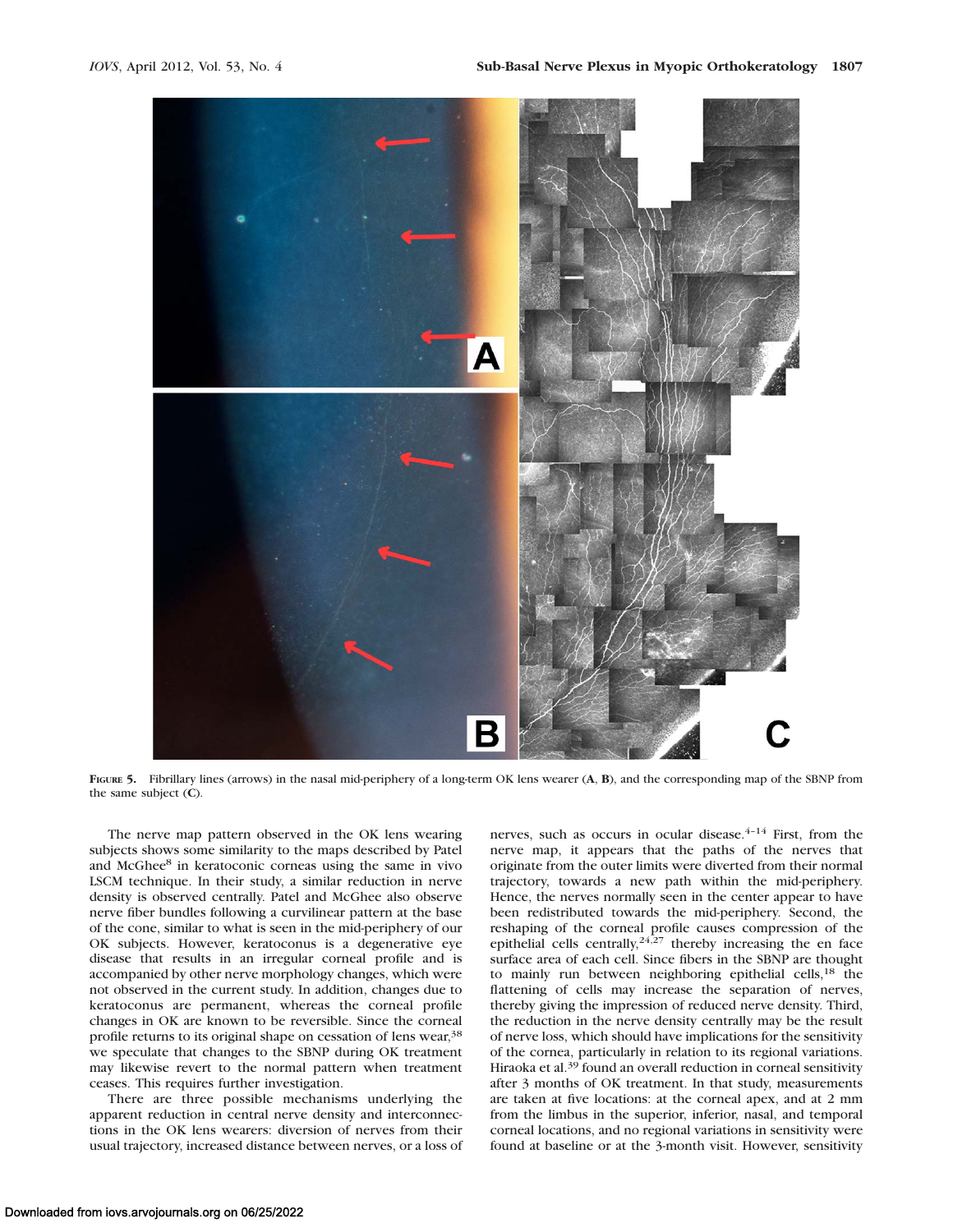was measured using the Cochet-Bonnet aesthesiometer with the thicker 0.12-mm diameter nylon monofilament, which has been demonstrated to have a truncated stimulus intensity range.<sup>40</sup> Therefore subtle differences across the cornea may not have been detected. A change in sensitivity would be expected with such marked changes in morphology as have been observed in this present study, as many studies involving subjects with eye<sup>4-5,7,11-12,14</sup> and systemic disease,<sup>12-13</sup> as well as following corneal surgery,  $16-17$  show a relationship between changes in nerve morphology and corneal sensitivity. In addition, a reduction in nerve density may also have implications on corneal wound healing<sup>41-42</sup> and the immune response to corneal infections.<sup>15</sup> Hence, the clinical implications of restructuring the SBNP on corneal sensitivity as well as the long-term health of human eyes treated with OK require further investigation.

In summary, this study reports the mapping of the corneal SBNP in OK lens wear. The apparent changes in these nerve maps compared with the map of a non–lens wearer appeared to coincide with the contour changes on the computerized topography maps. The nerve maps also provided evidence to suggest that the migration pattern of epithelial cells was altered during OK treatment, thereby adding to our understanding of the complex changes that occur to the epithelial layer during OK treatment. This study also confirmed previous suggestions that fibrillary lines observed during OK treatment are altered nerve fibers in the SBNP. Further studies are required to determine the onset and possible recovery of these changes in the SBNP, as well as whether functional changes such as altered corneal sensitivity reflect the morphologic changes seen in this study.

#### Acknowledgments

The authors thank Dipika Patel, Nicola Pritchard, Xinjie Angela Lai, and Moneisha Gokhale for expert technical assistance with the LSCM and the nerve mapping technique, and Juliet Mar and Judith Flanagan for critical reading of the manuscript.

#### **References**

- 1. Marfurt CF, Cox J, Deek S, Dvorscak L. Anatomy of the human corneal innervation. Exp Eye Res. 2010;90:478–492.
- 2. Müller LJ, Marfurt CF, Kruse F, Tervo TMT. Corneal nerves: structure, contents and function. Exp Eye Res. 2003;76:521– 542.
- 3. Guthoff RF, Wienss H, Hahnel C, Wree A. Epithelial innervation of human cornea: a three-dimensional study using confocal laser scanning fluorescence microscopy. Cornea. 2005;24:608–613.
- 4. Benítez-Del-Castillo JM, Acosta MC, Wassfi MA, et al. Relation between corneal innervation with confocal microscopy and corneal sensitivity with noncontact esthesiometry in patients with dry eye. Invest Ophthalmol Vis Sci. 2007;48:173–181.
- 5. Hamrah P, Cruzat A, Dastjerdi MH, et al. Corneal sensation and subbasal nerve alterations in patients with herpes simplex keratitis: an in vivo confocal microscopy study. Ophthalmology. 2010;117:1930–1936.
- 6. Niederer RL, Perumal D, Sherwin T, McGhee CNJ. Laser scanning in vivo confocal microscopy reveals reduced innervation and reduction in cell density in all layers of the keratoconic cornea. Invest Ophthalmol Vis Sci. 2008;49: 2964–2970.
- 7. Patel DV, Ku JYF, Johnson R, et al. Laser scanning in vivo confocal microscopy and quantitative aesthesiometry reveal decreased corneal innervation and sensation in keratoconus. Eye. 2009;23:586–592.
- 8. Patel DV, McGhee CNJ. Mapping the corneal sub-basal nerve plexus in keratoconus by in vivo laser scanning confocal microscopy. Invest Ophthalmol Vis Sci. 2006;47:1348–1351.
- 9. Patel DV, McGhee CNJ. In vivo confocal microscopy of corneal stromal nerves in patients with peripheral neuropathy. Arch Neurol. 2009;66:1179–1180.
- 10. Patel DV, McGhee CNJ. Laser scanning in vivo confocal microscopy demonstrating significant alteration of human corneal nerves following herpes zoster ophthalmicus. Arch Neurol. 2010;67:640–641.
- 11. Rosenberg ME, Tervo TMT, Gallar J, et al. Corneal morphology and sensitivity in lattice dystrophy type II (familial amyloidosis, Finnish type). Invest Ophthalmol Vis Sci. 2001;42:634–641.
- 12. Rosenberg ME, Tervo TMT, Immonen IJ, et al. Corneal structure and sensitivity in type 1 diabetes mellitus. Invest Ophthalmol Vis Sci. 2000;41:2915–2921.
- 13. Tavakoli M, Quattrini C, Abbott C, et al. Corneal confocal microscopy: a novel noninvasive test to diagnose and stratify the severity of human diabetic neuropathy. Diabetes Care. 2010;33:1792–1797.
- 14. Tuisku IS, Konttinen YT, Konttinen LM, Tervo TM. Alterations in corneal sensitivity and nerve morphology in patients with primary Sjögren's syndrome. Exp Eye Res. 2008;86:879-885.
- 15. Cruzat A, Witkin D, Baniasadi N, et al. Inflammation and the nervous system: the connection in the cornea in patients with infectious keratitis. Invest Ophthalmol Vis Sci. 2011;52:5136– 5143.
- 16. Darwish T, Brahma A, O'Donnell C, Efron N. Sub-basal nerve fiber regeneration after LASIK and LASEK assessed by noncontact esthesiometry and in vivo confocal microscopy: prospective study. J Cataract Refract Surg. 2007;33:1515– 1521.
- 17. Linna TU, Vesaluoma MH, Pérez-Santonja JJ, et al. Effect of myopic LASIK on corneal sensitivity and morphology of subbasal nerves. Invest Ophthalmol Vis Sci. 2000;41:393-397.
- 18. Müller LJ, Pels L, Vrensen GF. Ultrastructural organization of human corneal nerves. Invest Ophthalmol Vis Sci. 1996;37: 476–488.
- 19. Oliveira-Soto L, Efron N. Morphology of corneal nerves using confocal microscopy. Cornea. 2001;20:374–384.
- 20. Stachs O, Zhivov A, Kraak R, et al. In vivo three-dimensional confocal laser scanning microscopy of the epithelial nerve structure in the human cornea. Graefes Arch Clin Exp Ophthalmol. 2007;245:569–575.
- 21. Patel DV, McGhee CNJ. Mapping of the normal human corneal sub-basal nerve plexus by in vivo laser scanning confocal microscopy. Invest Ophthalmol Vis Sci. 2005;46: 4485–4488.
- 22. Patel DV, McGhee CNJ. In vivo laser scanning confocal microscopy confirms that the human corneal sub-basal nerve plexus is a highly dynamic structure. Invest Ophthalmol Vis Sci. 2008;49:3409–3412.
- 23. Swarbrick HA. Orthokeratology review and update. Clin Exp Optom. 2006;89:124–143.
- 24. Choo JD, Caroline PJ, Harlin DD, Papas EB, Holden BA. Morphologic changes in cat epithelium following continuous wear of orthokeratology lenses: a pilot study. Cont Lens Anterior Eye. 2008;31:29–37.
- 25. Knappe S, Stachs O, Guthoff R. Corneal changes after wearing orthokeratology contact lenses: an investigation using in vivo, confocal laser scanning microscopy. Ophthalmologe. 2007; 104:681–687.
- 26. Matsubara M, Kamei Y, Takeda S, et al. Histologic and histochemical changes in rabbit cornea produced by an orthokeratology lens. Eye Contact Lens. 2004;30:198–204.